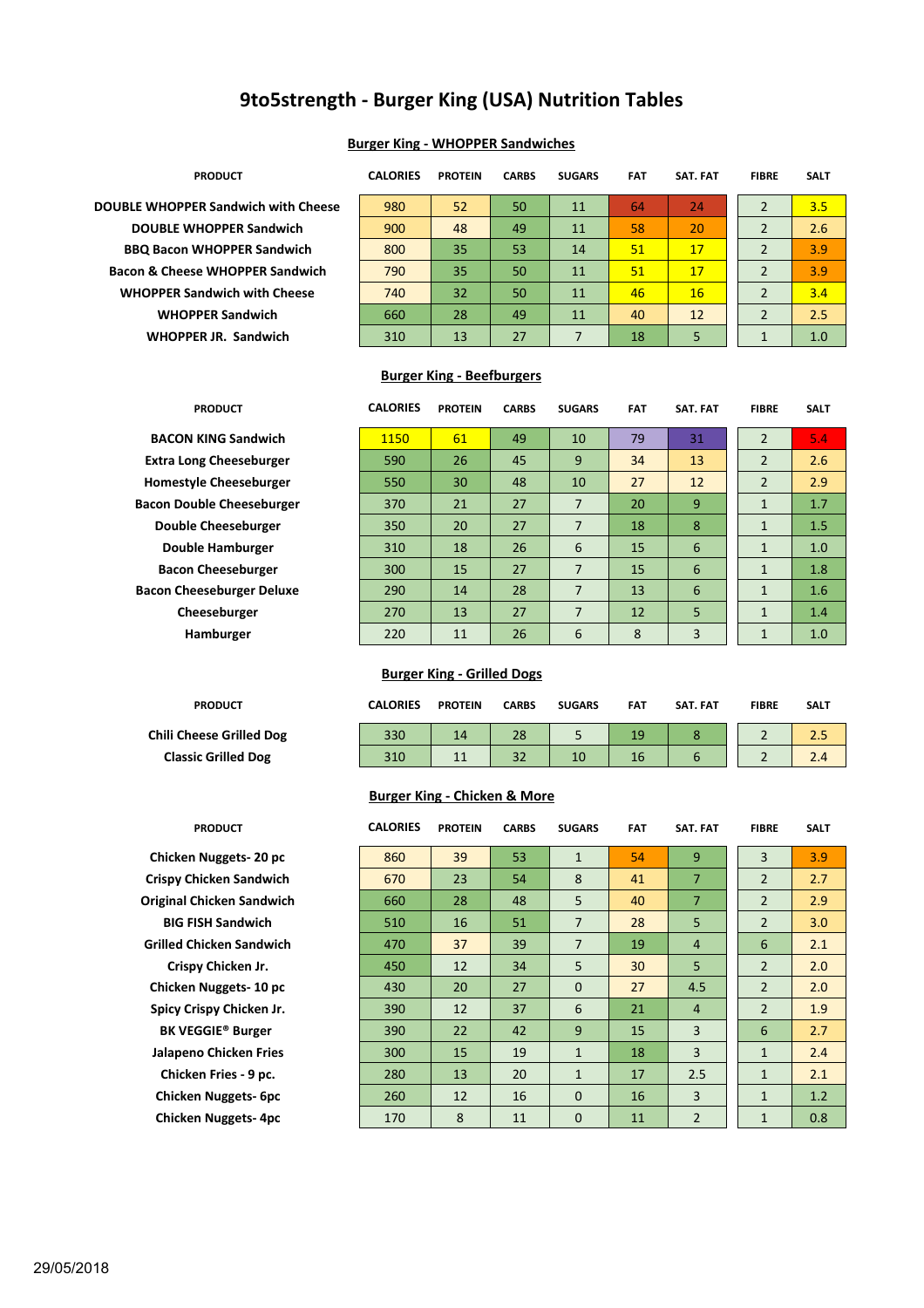### **Burger King - Salads and Sides**

| <b>PRODUCT</b>                               | <b>CALORIES</b> | <b>PROTEIN</b> | <b>CARBS</b>   | <b>SUGARS</b>  | <b>FAT</b> | <b>SAT. FAT</b> | <b>FIBRE</b>   | <b>SALT</b> |
|----------------------------------------------|-----------------|----------------|----------------|----------------|------------|-----------------|----------------|-------------|
| Bacon Cheddar Ranch Salad w Crispy Chicken   | 710             | 32             | 34             | 6              | 50         | 13              | 3              | 4.5         |
| Bacon Cheddar Ranch Salad w Grilled Chicken  | 620             | 46             | 18             | 6              | 41         | 12              | 7              | 4.1         |
| <b>Onion Rings - large</b>                   | 500             | 5              | 64             | $\overline{7}$ | 25         | 5.              | 5              | 3.3         |
| Garden Salad w Crispy Chicken - no dressing  | 440             | 25             | 31             | $\overline{4}$ | 25         | $\overline{7}$  | 3              | 2.3         |
| <b>French Fries - large (Salted)</b>         | 430             | 6              | 60             | $\Omega$       | 19         | 4               | 4              | 1.6         |
| <b>Onion Rings - medium</b>                  | 410             | 4              | 53             | 5              | 21         | 4               | 4              | 2.7         |
| <b>French Fries - medium (Salted)</b>        | 380             | 5              | 53             | $\Omega$       | 17         | 3               | 4              | 1.4         |
| Garden Salad w Grilled Chicken - no dressing | 340             | 39             | 16             | 4              | 15         | 6               | $\overline{7}$ | 1.9         |
| <b>Onion Rings - small</b>                   | 320             | 3              | 41             | 4              | 16         | 3               | 3              | 2.1         |
| French Fries - small (Salted)                | 320             | 4              | 44             | $\Omega$       | 14         | 2.5             | 3              | 1.2         |
| <b>Cheesy Tots</b>                           | 310             | 9              | 34             | $\Omega$       | 15         | $\mathbf{1}$    | 3              | 2.0         |
| <b>Ken's Ranch Dressing</b>                  | 260             | $\mathbf{1}$   | $\overline{2}$ | 2              | 28         | 4               | $\Omega$       | 0.6         |
| <b>French Fries - value (Salted)</b>         | 220             | 3              | 31             | $\Omega$       | 10         | $\mathcal{P}$   | $\mathcal{P}$  | 0.8         |
| <b>Onion Rings - value</b>                   | 150             | $\mathbf{1}$   | 19             | 2              | 8          | $\overline{2}$  | $\mathbf{1}$   | 1.0         |
| Garden Side Salad - no dressing              | 60              | 4              | 3              | 2              | 4          | 3               | $\mathbf{1}$   | 0.2         |
| <b>Buttery Garlic Croutons- Packet</b>       | 60              | 1              | 9              | 1              | 3          | 0               | $\mathbf 0$    | 0.5         |
|                                              |                 |                |                |                |            |                 |                |             |

### **Burger King - Breakfast**

| <b>PRODUCT</b>                | <b>CALORIES</b> | <b>PROTEIN</b> | <b>CARBS</b> | <b>SUGARS</b>  | FAT | SAT. FAT       | <b>FIBRE</b>   | <b>SALT</b> |
|-------------------------------|-----------------|----------------|--------------|----------------|-----|----------------|----------------|-------------|
| e Breakfast Platter           | 1190            | 27             | 123          | 32             | 66  | 15             | 5 <sup>5</sup> | 6.2         |
| <b>RMOUS Burrito</b>          | 910             | 33             | 73           | 8              | 55  | 16             | 6              | 5.1         |
| reakfast Sandwich             | 880             | 41             | 45           | $7^{\circ}$    | 59  | 21             | $\overline{2}$ | 5.4         |
| VICH w/ Double Sausage        | 700             | 27             | 31           | 5              | 51  | 20             | $\mathbf{1}$   | 3.5         |
| Browns - large                | 670             | 5              | 65           | $\mathbf{0}$   | 44  | 9 <sup>°</sup> | 9              | 3.8         |
| nd Sausage platter            | 610             | 12             | 72           | 30             | 31  | 9 <sup>°</sup> | $\mathbf{1}$   | 2.5         |
| ed CROISSAN'WICH              | 610             | 28             | 31           | 5              | 40  | 17             | $\mathbf{1}$   | 4.2         |
| oaded Biscuit.                | 610             | 28             | 31           | $\overline{4}$ | 42  | 20             | $\mathbf{1}$   | 5.4         |
| CH w/ Sausage and Bacon       | 580             | 24             | 31           | 5              | 39  | 16             | $\mathbf{1}$   | 3.4         |
| <b>ICH w/ Ham and Sausage</b> | 530             | 23             | 31           | 5              | 34  | 14             | $\mathbf{1}$   | 3.2         |
| g, & Cheese Biscuit           | 510             | 18             | 29           | $\overline{2}$ | 35  | 9              | $\mathbf{1}$   | 3.5         |
| owns - medium                 | 500             | $\overline{4}$ | 48           | $\mathbf{0}$   | 33  | 7 <sup>1</sup> | $\overline{7}$ | 2.9         |
| I Sausage, Egg & Cheese       | 470             | 18             | 30           | $\overline{4}$ | 30  | 12             | $\mathbf{1}$   | 2.2         |
| sage Biscuit                  | 390             | 12             | 28           | $\overline{2}$ | 25  | 6              | $\mathbf{1}$   | 2.6         |
| g & Cheese Biscuit            | 380             | 13             | 29           | $\overline{2}$ | 23  | 5              | $\mathbf{1}$   | 3.1         |
| ast Sticks (5 piece)          | 380             | 5              | 49           | 13             | 18  | $\overline{3}$ | $\overline{2}$ | 1.1         |
| ese & Hash Brown Burrito      | 370             | 15             | 27           | $\overline{2}$ | 23  | 8              | $\overline{3}$ | 2.3         |
| , & Cheese Biscuit            | 370             | 16             | 30           | $\overline{3}$ | 21  | $\overline{4}$ | $\mathbf{1}$   | 3.8         |
| H Bacon, Egg & Cheese         | 340             | 12             | 30           | $\overline{4}$ | 18  | 8              | $\mathbf{1}$   | 1.8         |
| CH Ham, Egg & Cheese          | 330             | 16             | 31           | 5              | 16  | $\overline{7}$ | $\mathbf{1}$   | 2.5         |
| WICH Egg & Cheese             | 300             | 11             | 30           | $\overline{4}$ | 15  | $\overline{7}$ | $\mathbf{1}$   | 1.5         |
| oll- Otis Spunkmeyer          | 280             | $\overline{4}$ | 41           | 22             | 11  | $6\phantom{.}$ | $\overline{2}$ | 0.7         |
| Browns - small                | 250             | $\overline{2}$ | 24           | $\mathbf{0}$   | 16  | $\overline{4}$ | $\overline{3}$ | 1.5         |
| ast Sticks (3 piece)          | 230             | $\overline{3}$ | 29           | 8              | 11  | $\overline{2}$ | $\mathbf{1}$   | 0.7         |
|                               |                 |                |              |                |     |                |                |             |

**BK Ultimate Breakfast Platter EGG-NORMOUS Burrito Supreme Breakfast Sandwich KING CROISS N'WICH w/ Double Sausage Hash Browns - large Pancake and Sausage platter Fully Loaded CROISSAN'WICH Fully Loaded Biscuit KING CROISS N'WICH w/ Sausage and Bacon KING CROISS N'WICH w/ Ham and Sausage** Sausage, Egg, & Cheese Biscuit **Hash Browns - medium CROISSAN'WICH Sausage, Egg & Cheese Sausage Biscuit Bacon, Egg & Cheese Biscuit French Toast Sticks (5 piece)** Sausage, Egg, Cheese & Hash Brown Burrito **Ham, Egg, & Cheese Biscuit CROISSAN'WICH Bacon, Egg & Cheese CROISSAN'WICH Ham, Egg & Cheese CROISSAN'WICH Egg & Cheese Cinnamon Roll- Otis Spunkmeyer Hash Browns - small French Toast Sticks (3 piece)**